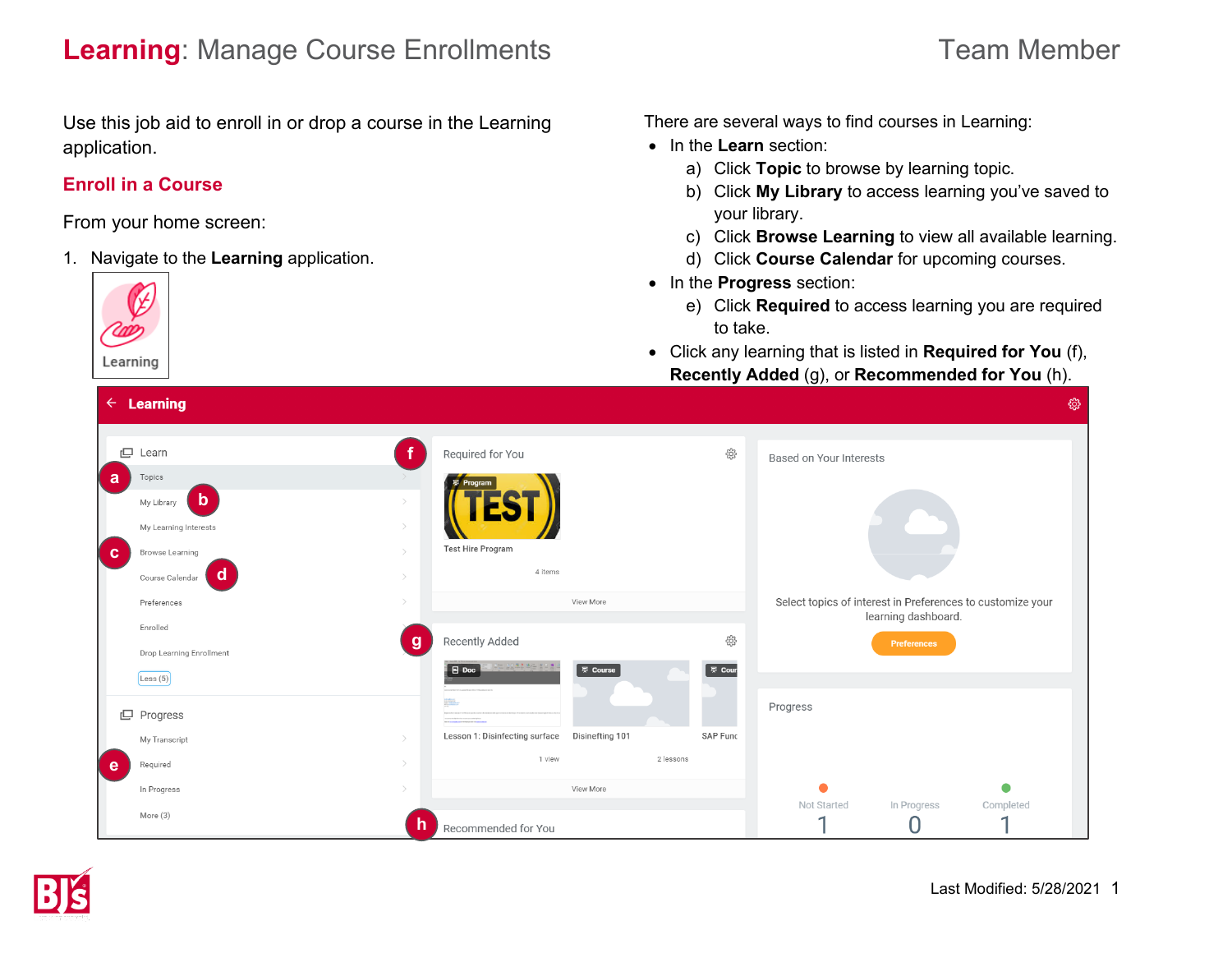# **Learning**: Manage Course Enrollments **Team Member** Team Member

#### **For Self-Directed Courses:**

1. Select the course and click **Start Course** and click **Launch Content**.



2. The content opens in a new window to begin the course. Close the window when the course is completed.

### **For Instructor-Led Courses:**

1. Select the course and click **Select Offering.** 

| <b>Marketing Fundamentals</b><br>This course provides an overview of fundamental marketing concepts.<br><b>Skills in This Course</b><br>$\checkmark$ Marketing | ARKETT        |                                     |                                                               |
|----------------------------------------------------------------------------------------------------------------------------------------------------------------|---------------|-------------------------------------|---------------------------------------------------------------|
| <b>Lessons in This Course</b><br><b>Additional Course Details</b>                                                                                              |               |                                     | <b>id</b> Select Offering                                     |
| <b>Lessons in This Course</b>                                                                                                                                  | Completed 0/1 | Duration<br>2 days<br>Skill Level   | Lessons<br>1<br><b>Delivery Mode</b>                          |
| <b>Introduction to Marketing</b>                                                                                                                               | Classroom     | <b>Beginner</b><br>口<br><b>Save</b> | In-Person                                                     |
| apabilities<br><b>Build Credibility and Influence Others</b>                                                                                                   |               |                                     | Can't find an offering that suits?<br><b>Express Interest</b> |

2. Click the check box in the **Select Offering** field for the offering you want to enroll in. Click **OK** > **Submit > Done.**



NOTE: Ensure there is a seat available in the offering or you will not be able to enroll. If there are no open offerings, click **Express Interest** to request additional offerings.

- 3. If the offering is full but there is space on the waitlist, click the check box in the **Select Offering** field for the offering you want to join the waitlist for. Click **OK** > **Submit.**
- 4. An error message appears that states *Select the Add to Waitlist checkbox if you want to waitlist for the course.*



5. Click the **Add to Waitlist** box to enroll on the waitlist. If a space becomes available, you receive an email to enroll in the class. If you don't enroll before the deadline, your space goes to the next Team Member on the waitlist.